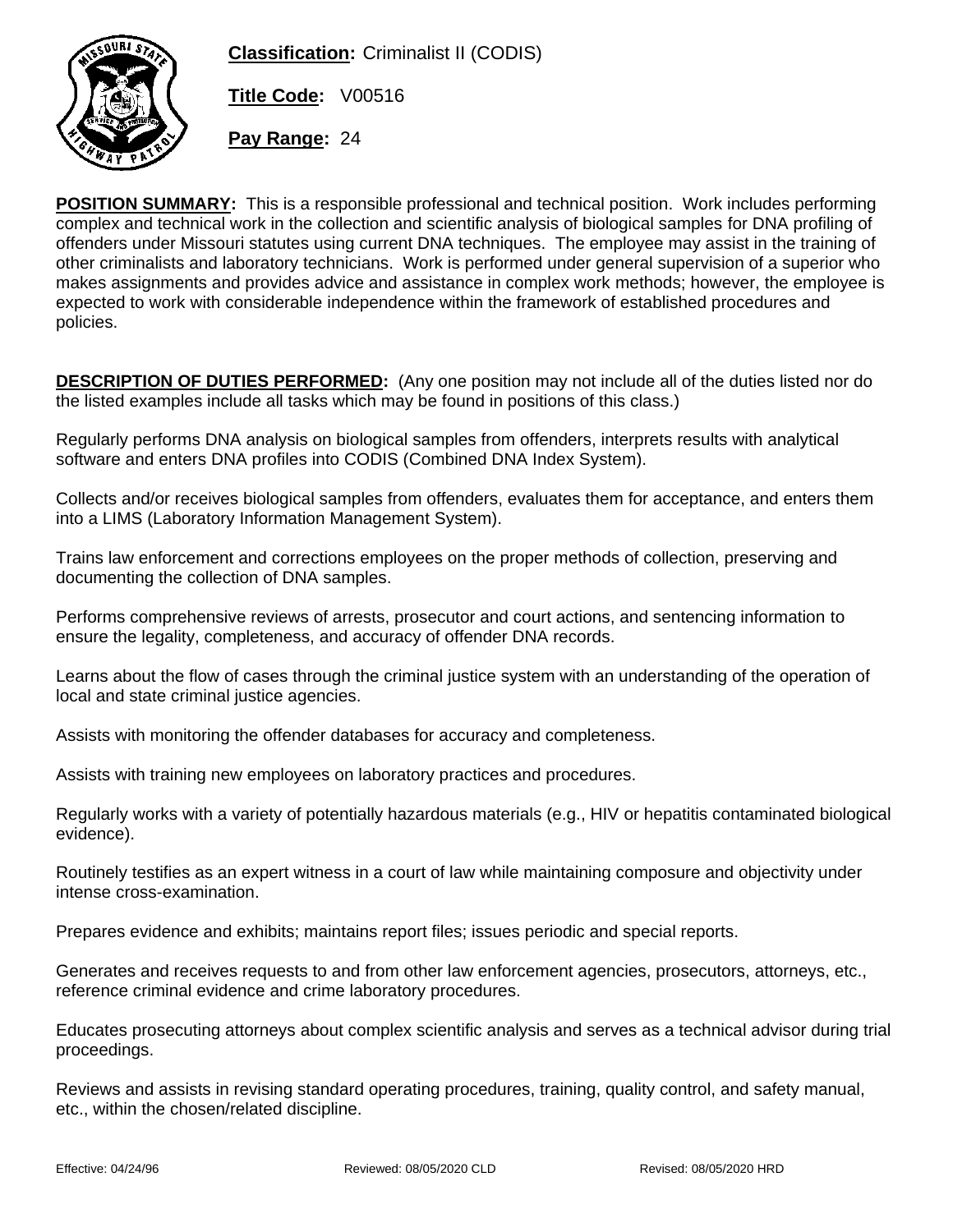Assists other criminalists and laboratory technicians.

Assists in the development and application of methods and/or techniques to upgrade unit's capability.

Participates in the proficiency testing program of the section.

Operates standard office equipment (i.e., personal computer, telephone, fax machine, copier, etc).

Operates laboratory robots, automation/robotic systems and instruments.

Utilizes software specific to Laboratory Information Management Systems, and quality assurance and sample tracking.

Participates in and successfully passes practical competency and/or written test(s) on new technologies prior to its use on casework.

Performs job-related travel as needed.

Performs other related duties as assigned.

## **REQUIRED KNOWLEDGE, SKILLS, AND ABILITIES:**

Knowledge regarding the function and purpose of basic laboratory equipment.

Knowledge regarding general laboratory safety procedures, including Universal Precautions.

Knowledge of the procedures and methods used in DNA analysis.

Knowledge of the conditions of the Missouri Statute regarding DNA profiling of offenders.

Ability to communicate in English clearly and concisely, both orally and in writing.

Ability to confer with supervisor and be guided in the decision-making process.

Ability to work with potentially hazardous materials as detailed in the description of duties.

Ability to generate and receive requests for information from a variety of individuals reference DNA analysis.

Ability to discuss graphic topics with competence, impartiality, and professionalism.

Knowledge of the compilation and preparation of evidence for presentation in court and the role of an expert witness in legal proceedings.

Ability to perform work in accordance with prescribed procedures, make accurate observations of test results, and prepare accurate records and reports.

Ability to gather, assemble, correlate, and analyze facts to be incorporated into a report of laboratory work and tests.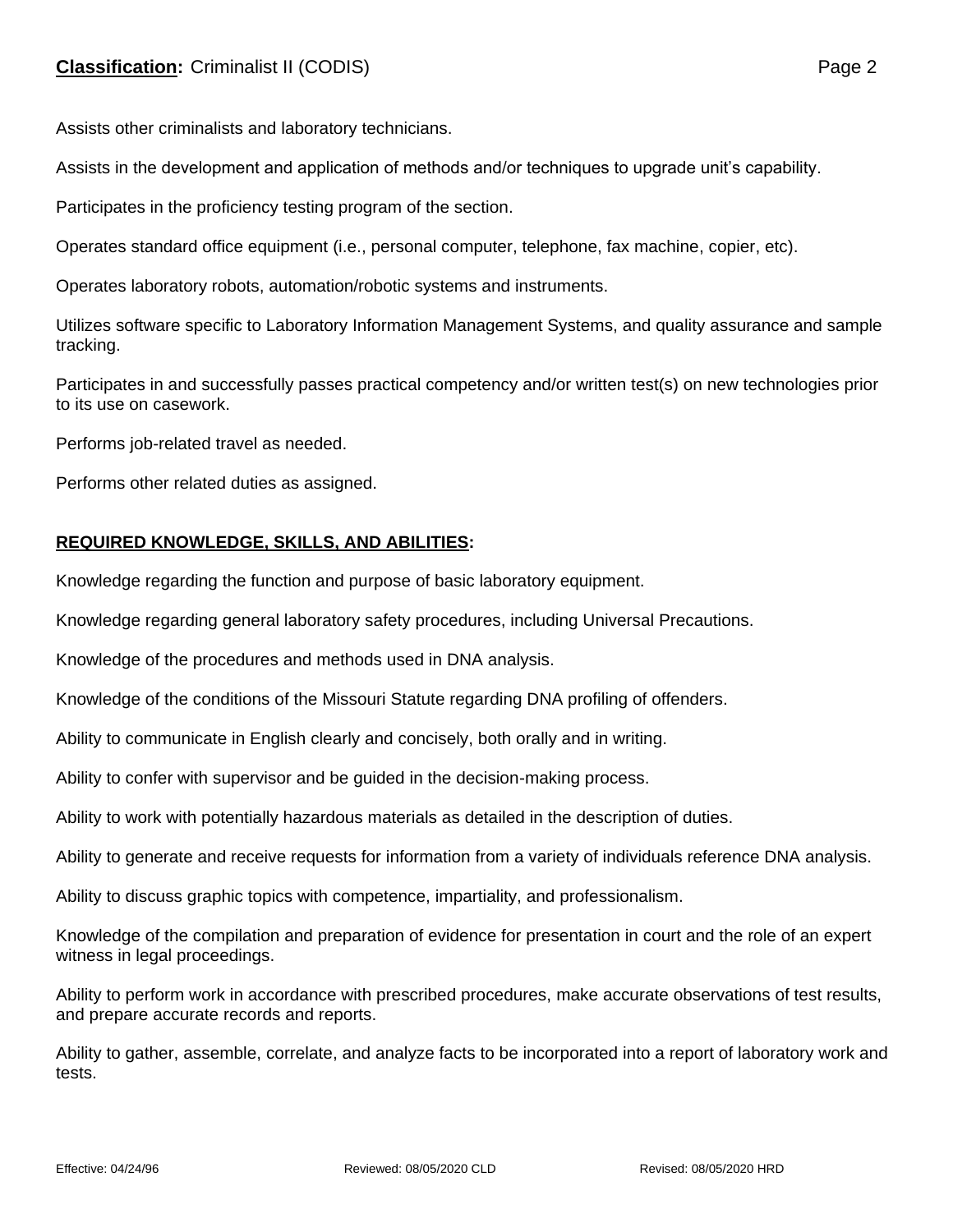## **Classification:** Criminalist II (CODIS) **Page 3**

Ability to maintain composure while under cross-examination regarding personal and scientific qualifications and testify to laboratory findings in court.

Ability to work with highly sensitive information in a confidential and professional manner, and maintain the information as such.

Ability to distinguish colors necessary to perform laboratory tests.

Ability to examine forensic evidence and recognize and identify minute details.

Ability to stand for extended periods and lift moderate loads (30 pounds).

Ability to establish and maintain effective working relations with others.

Ability to properly use laboratory equipment, photography equipment, standard office equipment, and chemicals.

Ability to perform job-related travel (e.g., appearing in court, attending training meetings and seminars, etc.).

Ability to participate in and successfully pass practical and/or written competency test(s).

Ability to assist other criminalists and laboratory technicians in DNA analysis.

Ability to communicate professionally with criminal justice agencies in reference to offender sample collection, eligibility and DNA processing issues.

Ability to assist in developing methods and/or techniques to upgrade laboratory capabilities.

Ability to study and revise manuals.

Ability to work with material that may be biohazardous or of a sexual nature relating to criminal activity (e.g., written material, photographs, and/or verbal language, etc.).

Ability to work hours as assigned.

**MINIMUM EXPERIENCE AND EDUCATION REQUIRED:** (The following represents the minimum qualifications used to accept applicants, provided that equivalent substitution may be permitted in case of deficiencies in either experience or education.)

Possess a bachelor's degree (or equivalent) or an advanced degree from an accredited college or university in biology, chemistry, or a forensic science related field; coursework must include 20 semester hours in biology and successfully completed courses (graduate or undergraduate level) in biochemistry, genetics, molecular biology, and statistics.

Applicants with completed coursework with titles other than those listed shall provide supporting documentation (e.g., syllabus, letter from instructor) detailing the course content. Official transcripts and supporting documentation must be provided prior to start of employment. These courses must comply with the current FBI Quality Assurance Audit Document. A minimum acceptable grade of C or equivalent in the core biology courses is required.

AND